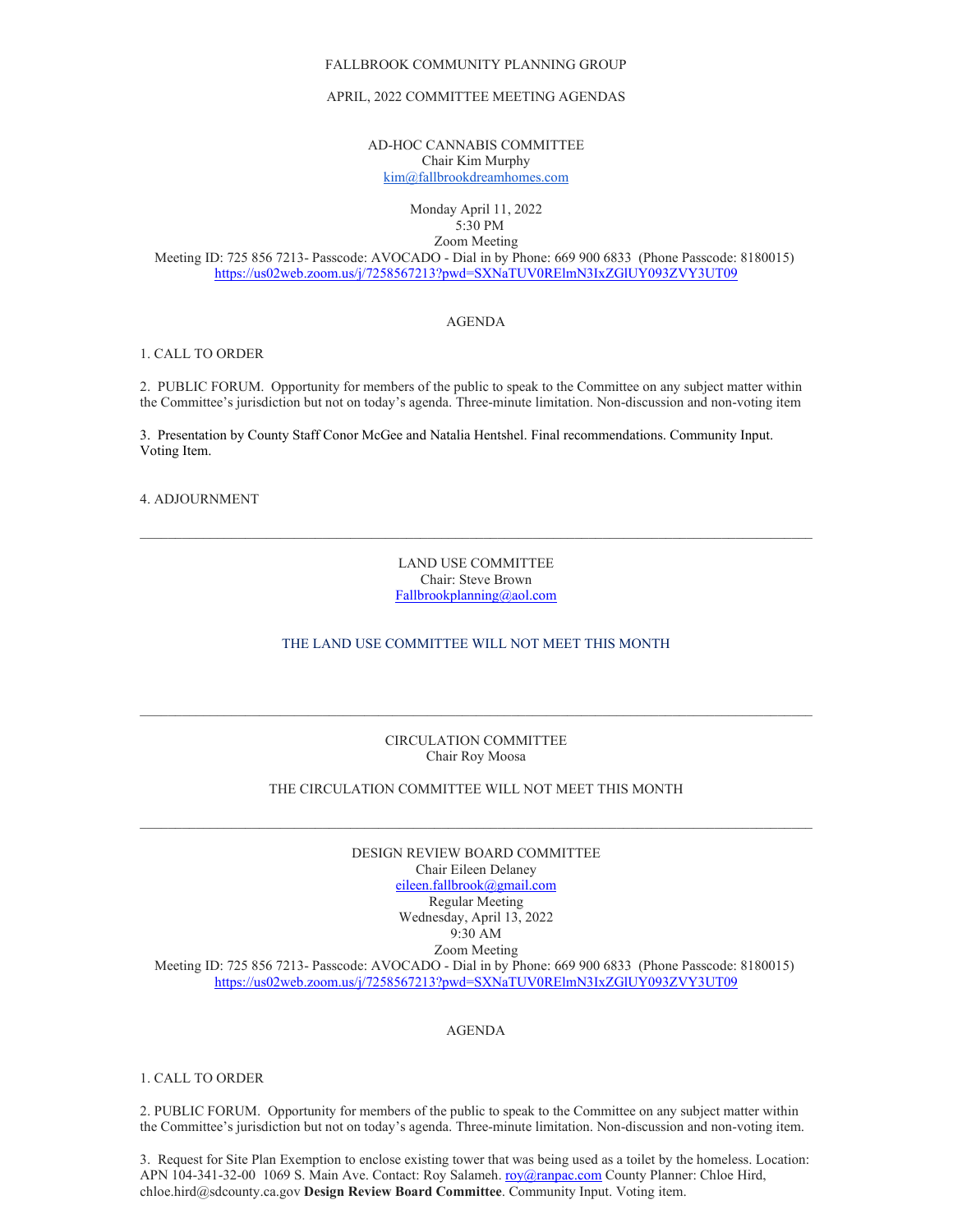4. Waiver/exemption of a Site Plan for signage. Location: 837 and 839 Mission Rd., Fallbrook. Contact: Erin Benjamins, [erin@cultivatefallbrook.com](mailto:erin@cultivatefallbrook.com) County Planner: Dag Bunnemeyer, [dag.bunnemeyer@sdcounty.ca.gov](mailto:dag.bunnemeyer@sdcounty.ca.gov) **Design Review Board Committee**. Community Input. Voting Item.

5. Request for Site Plan Exemption for a new monument sign. Location: North County Fire, 330 S. Main Ave. Contact: Brian MacMillan[, bmacmillan@ncfire.org](mailto:bmacmillan@ncfire.org) County Planner: Vanessa Pash[, Vanessa.pash@sdcounty.ca.gov](mailto:Vanessa.pash@sdcounty.ca.gov) **Design Review Board Committee**. Community Input. Voting Item.

6. Presentation of proposed Express car wash. Location: 1581 S. Mission Contact: Min, Salem Development, [mkim74@aol.com](mailto:mkim74@aol.com) [scottsalimdevelopment@gmail.com.](mailto:scottsalimdevelopment@gmail.com) Discussion. Non-voting item.

7. Presentation to get feedback for a revised ADHP Dental sign. Address: 3108 Hwy 76, Fallbrook Ca Contact: John Cohen 310-749-8013 [johncohendds@gmail.com](mailto:johncohendds@gmail.com) Design Review Board Committee. Community Input. Non-voting item.

# 5. ADJOURNMENT,

### FALLBROOK COMMUNITY PLANNING GROUP PARKS & RECREATION COMMITTEE Chair Stephani Baxter [sbaxter.fcpg@gmail.com](mailto:sbaxter.fcpg@gmail.com)

 $\mathcal{L}_\mathcal{L} = \{ \mathcal{L}_\mathcal{L} = \{ \mathcal{L}_\mathcal{L} = \{ \mathcal{L}_\mathcal{L} = \{ \mathcal{L}_\mathcal{L} = \{ \mathcal{L}_\mathcal{L} = \{ \mathcal{L}_\mathcal{L} = \{ \mathcal{L}_\mathcal{L} = \{ \mathcal{L}_\mathcal{L} = \{ \mathcal{L}_\mathcal{L} = \{ \mathcal{L}_\mathcal{L} = \{ \mathcal{L}_\mathcal{L} = \{ \mathcal{L}_\mathcal{L} = \{ \mathcal{L}_\mathcal{L} = \{ \mathcal{L}_\mathcal{$ 

## THE PARKS & RECREATION COMMITTEE WILL NOT MEET THIS MONTH

**\_\_\_\_\_\_\_\_\_\_\_\_\_\_\_\_\_\_\_\_\_\_\_\_\_\_\_\_\_\_\_\_\_\_\_\_\_\_\_\_\_\_\_\_\_\_\_\_\_\_\_\_\_\_\_\_\_\_\_\_\_\_\_\_\_\_\_\_\_\_\_\_\_\_\_\_\_\_\_\_\_\_\_\_\_\_\_\_\_\_\_\_\_\_\_**

# FALLBROOK COMMUNITY PLANNING GROUP PUBLIC FACILITIES COMMITTEE Chair Roy Moosa 760.723.1181 Wednesday, April 13, 2022 1:00 PM Zoom Meeting

Meeting ID: 725 856 7213- Passcode: AVOCADO - Dial in by Phone: 669 900 6833 (Phone Passcode: 8180015) <https://us02web.zoom.us/j/7258567213?pwd=SXNaTUV0RElmN3IxZGlUY093ZVY3UT09>

1. CALL TO ORDER

2. PUBLIC FORUM. Opportunity for members of the public to speak to the Committee on any subject matter within the Committee's jurisdiction but not on today's agenda. Three-minute limitation. Non-discussion and non-voting item

3. PDS2022- MUP-63-120W8. Major Use Permit Modification. Cell tower at the Fallbrook Sports Park. Contact: Jill Cleveland, Plancom Inc. *jill.cleveland@plancominc.com* County Planner: Juliette Orozco, [juliette.orozco@sdcounty.ca.gov](mailto:juliette.orozco@sdcounty.ca.gov) **Public Facilities Committee. Community Input. Voting Item**.

3. Adjournment

FALLBROOK COMMUNITY PLANNING GROUP COMMITTEE CHAIRS MEETING Chair Eileen Delaney [eileen.fallbrook@gmail.com](mailto:eileen.fallbrook@gmail.com)

Monday, April 25, 2022 10:30 AM Fallbrook Village Square Corner of Main and Alvarado Streets, Fallbrook, CA

#### AGENDA

1. CALL TO ORDER.

2. PUBLIC FORUM. Opportunity for members of the public to speak to the Committee on any subject matter within the Committee's jurisdiction but not on today's agenda. Three-minute limitation. Non-discussion and non-voting item.

#### AGENDA